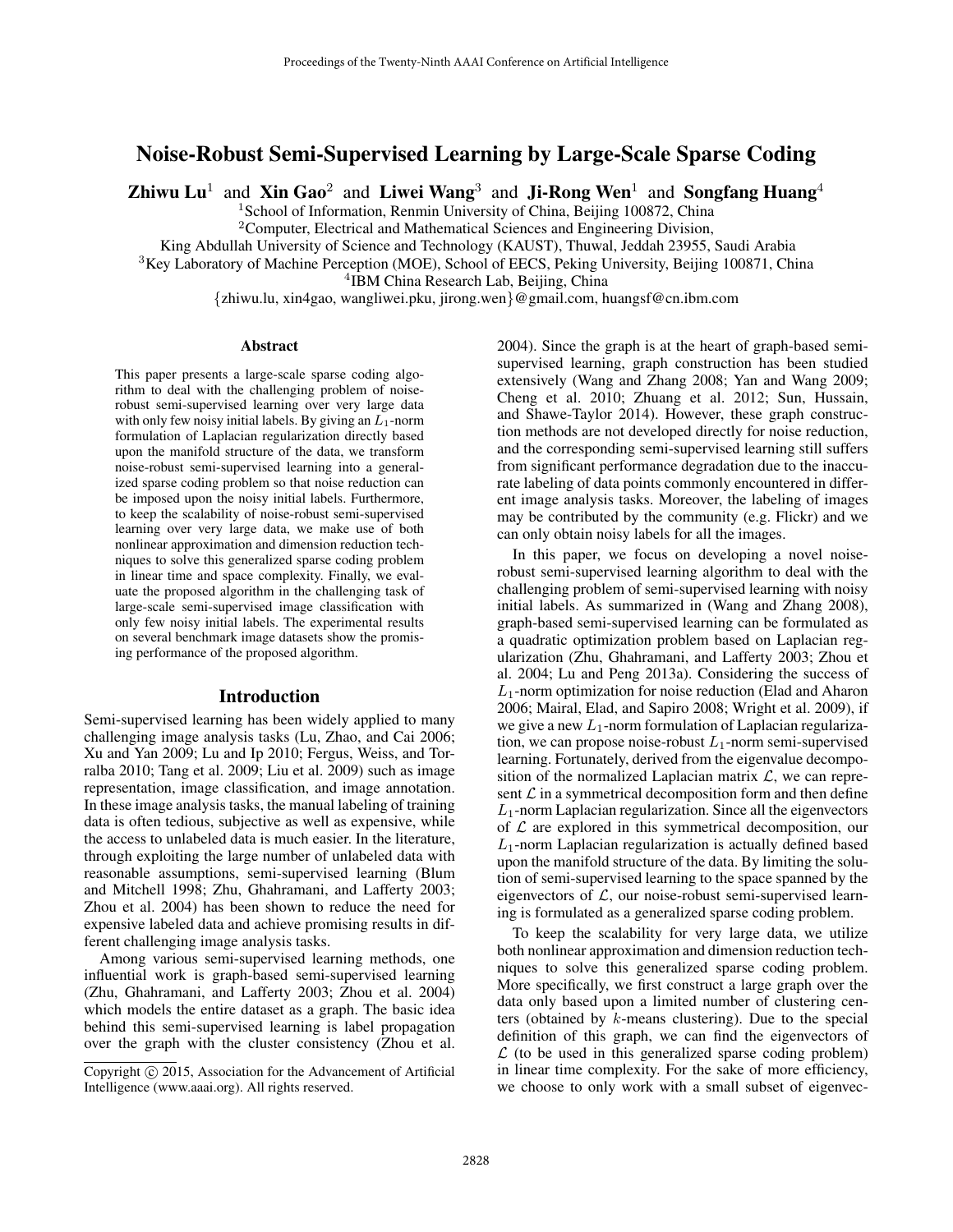tors during solving the generalized sparse coding problem. By considering nonlinear approximation and dimension reduction together, we develop a large-scale sparse coding algorithm of linear time and space complexity. In this paper, the proposed algorithm is then applied to the challenging task of semi-supervised image classification over very large data with only few noisy initial labels. Although there exist other large-scale semi-supervised learning algorithms (Zhang, Kwok, and Parvin 2009; Liu, He, and Chang 2010; Fergus, Weiss, and Torralba 2010) in the literature, they are not originally developed to deal with noisy initial labels.

To emphasize the main contributions of this paper, we summarize the following distinct advantages of our new semi-supervised learning algorithm:

- This is he first work to deal with the challenging problem of semi-supervised learning over very large data with only few noisy initial labels, to our knowledge.
- Our semi-supervised learning algorithm developed based on large-scale sparse coding has been shown to achieve promising results in semi-supervised image classification over very large data with only few noisy initial labels.
- Our new  $L_1$ -norm Laplacian regularization can be similarly applied to many other problems in machine learning and patter recognition, considering the wide use of Laplacian regularization in the literature.

The remainder of this paper is organized as follows. In Section 2, we develop a large-scale sparse coding (LSSC) algorithm for semi-supervised learning over very large data with only few noisy initial labels. In Section 3, the proposed LSSC algorithm is applied to large-scale noise-robust image classification. Sections 4 and 5 present our experimental results and conclusions, respectively.

## Noise-Robust Semi-Supervised Learning

In this section, we first give the problem formulation for noise-robust semi-supervised learning by defining new  $L_1$ norm Laplacian regularization. Moreover, we extend our noise-robust semi-supervised learning to large-scale problems by exploiting nonlinear approximation and dimension reduction techniques. Finally, we develop a large-scale sparse coding algorithm to solve the challenging problem of noise-robust semi-supervised learning over very large data.

### Problem Formulation

We first introduce semi-supervised learning problem as follows. Here, we only consider the two-class problem, while the multi-class problem will be discussed in Section 3. Given a dataset  $\mathcal{X} = \{ \mathbf{x}_1, ..., \mathbf{x}_l, \mathbf{x}_{l+1}, ..., \mathbf{x}_n \}$  and a label set  $\{1, -1\}$ , the first l data points  $x_i$  ( $i \leq l$ ) are labeled as  $y_i \in \{1, -1\}$  and the remaining data points  $x_u$   $(l + 1 \leq$  $u \leq n$ ) are unlabeled with  $y_u = 0$ . The goal of semisupervised learning is to predict the labels of the unlabeled data points, i.e., to find a vector  $f = [f_1, ..., f_n]^T$  corresponding to a classification on  $\mathcal X$  by labeling each  $x_i$  with a label sign( $f_i$ ), where sign( $\cdot$ ) denotes the sign function. Let  $\mathbf{y} = [y_1, ..., y_n]^T$ , and we can observe that y is consistent with the initial labels according to the decision rule.

We further model the whole dataset X as a graph  $\mathcal{G} =$  $\{V, W\}$  with its vertex set  $V = X$  and weight matrix  $W = [w_{ij}]_{n \times n}$ , where  $w_{ij}$  denotes the similarity between data points  $x_i$  and  $x_j$ . It should be noted that the weight matrix W is usually assumed to be nonnegative and symmetric. For example, we can define the weight matrix  $W$  as

$$
w_{ij} = \exp(-||\mathbf{x}_i - \mathbf{x}_j||^2/(2\sigma^2)),
$$
 (1)

where the variance  $\sigma$  is a free parameter that can be determined empirically. In fact, to eliminate the need to tune this parameter, we can adopt many graph construction methods (Wang and Zhang 2008; Yan and Wang 2009; Cheng et al. 2010; Zhuang et al. 2012; Sun, Hussain, and Shawe-Taylor 2014) that have been developed in the literature. Derived from the weight matrix  $W$ , the normalized Laplacian matrix  $\mathcal L$  of the graph  $\mathcal G$  can be computed by

$$
\mathcal{L} = I - D^{-\frac{1}{2}} W D^{-\frac{1}{2}},\tag{2}
$$

where I is an  $n \times n$  identity matrix, and D is an  $n \times n$ diagonal matrix with its  $i$ -th diagonal element being equal to the sum of the *i*-th row of W (i.e.  $\sum_j w_{ij}$ ).

Since Laplacian regularization plays an important role in graph-based semi-supervised learning, we then provide a symmetrical decomposition of the normalized Laplacian matrix  $\mathcal{L}$ . More concretely, as a nonnegative definite matrix,  $\mathcal L$  can be decomposed into

$$
\mathcal{L} = V\Sigma V^T,\tag{3}
$$

where V is an  $n \times n$  orthonormal matrix with each column being an eigenvector of  $\mathcal{L}$ , and  $\Sigma$  is an  $n \times n$  diagonal matrix with its diagonal element  $\Sigma_{ii}$  being an eigenvalue of  $\mathcal L$ (sorted as  $0 \leq \Sigma_{11} \leq ... \leq \Sigma_{nn}$ ). Derived from the above eigenvalue decomposition, we can denote  $\mathcal L$  in a symmetrical decomposition form:

$$
\mathcal{L} = (\Sigma^{\frac{1}{2}} V^T)^T \Sigma^{\frac{1}{2}} V^T = B^T B,\tag{4}
$$

where  $B = \sum_{i=1}^{\frac{1}{2}} V^T$ . Since B is computed with all the eigenvectors of  $\mathcal{L}$ , we can regard  $B$  as being explicitly defined based upon the manifold structure of the data.

We can directly utilize  $B = \sum_{i=1}^{n} V^T$  to define a new  $L_1$ -norm smoothness measure, instead of the traditional smoothness measure used as Laplacian regularization for graph-based semi-supervised learning. In spectral graph theory, the smoothness of a vector  $f \in R^n$  is measured by  $\Omega(f) = f^T \mathcal{L}f$ . Different from the traditional smoothness  $\Omega(f)$ , in this paper, the L<sub>1</sub>-norm smoothness of a vector  $f \in$  $R^n$  is measured by  $\Omega(f) = ||Bf||_1$ , just as our recent work (Lu and Peng 2012; 2013b; Lu and Wang 2015). Considering the success of  $L_1$ -norm optimization for noise reduction (Elad and Aharon 2006; Mairal, Elad, and Sapiro 2008; Wright et al. 2009), we then define the objective function of our noise-robust semi-supervised learning as follows

$$
\tilde{Q}(\mathbf{f}) = \frac{1}{2} ||\mathbf{f} - \mathbf{y}||_2^2 + \lambda ||B\mathbf{f}||_1.
$$
 (5)

The first term of  $\tilde{Q}(\mathbf{f})$  is the fitting constraint, while the second term is the  $L_1$ -norm smoothness constraint used as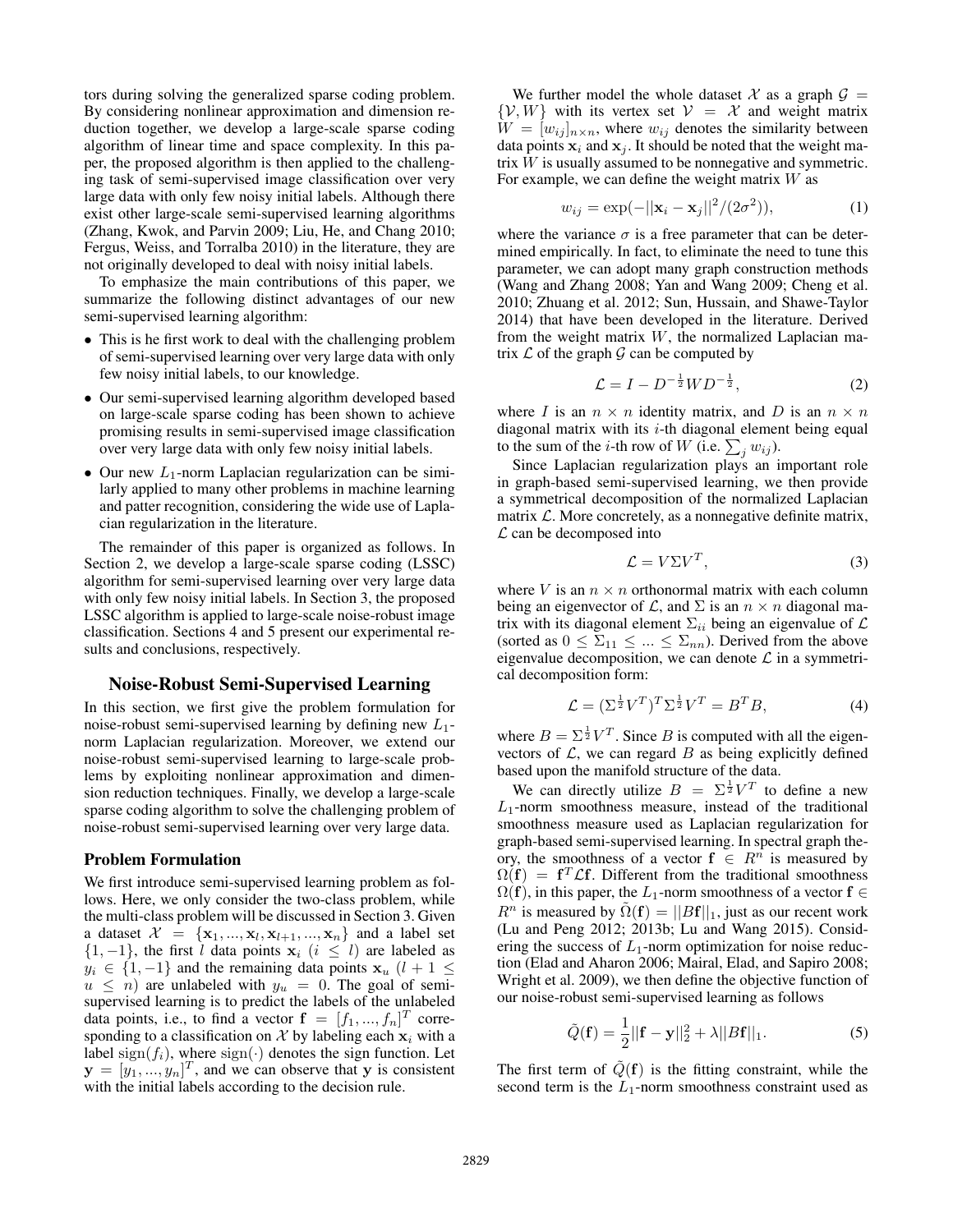Laplacian regularization. Here, the fitting constraint is not formulated as an  $L_1$ -norm term. The reason is that, otherwise, most elements of f would tend to zeros (i.e. sparsity) by solving  $\min_{\mathbf{f}} ||\mathbf{f} - \mathbf{y}||_1 + \lambda ||B\mathbf{f}||_1$  given that y has very few nonzero elements (i.e. very few initial labeled data are usually provided for semi-supervised learning). In other words, the labels of data points are almost not propagated across the entire dataset, which *actually conflicts* with the original goal of semi-supervised learning. Hence, the fitting constraint of  $\tilde{Q}(\mathbf{f})$  remains as an  $L_2$ -norm term.

It is worth noting that our  $L_1$ -norm formulation of Laplacian regularization plays an important role in the explanation of noise-robust semi-supervised learning in the framework of sparse coding. Concretely, by limiting the solution f to the space spanned by the eigenvectors V (i.e.  $f = V\alpha$ ), we can readily formulate our noise-robust semi-supervised learning as a sparse reconstruction problem (see the next subsection). In fact, the sparsity can be considered to be induced into the compressed domain for our noise-robust semi-supervised learning, since sparse coding is regarded as learning compressible model (Zhang, Schneider, and Dubrawski 2010) in the literature. Furthermore, we can also readily apply dimension reduction to our noise-robust semi-supervised learning by working with only a small subset of eigenvectors (i.e. only partial columns of  $V$  are used), which is especially suitable for image analysis tasks where the datasets are commonly very large. Although there exist other  $L_1$ -norm generalizations of Laplacian regularization in (Chen et al. 2011; Petry, Flexeder, and Tutz 2011; Zhou and Scholköpf 2005; Zhou, Lu, and Peng 2013) which approximately take the form of  $\sum_{i < j} w_{ij} |f_i - f_j|$ , they are not defined based upon the eigenvectors of the Laplacian matrix and the strategy of dimension reduction is difficult to be used for f. Hence, the sparse coding algorithms developed directly using these  $L_1$ norm generalizations incur very large time cost.

#### Large-Scale Extension

To keep the scalability of our noise-robust semi-supervised learning over very large data, we can reduce the dimension of f dramatically by working only with a small subset of eigenvectors of L, instead of  $f = V\alpha$ . That is, similar to (Fergus, Weiss, and Torralba 2010; Chapelle, Scholköpf, and Zien 2006), we significantly reduce the dimension of f by requiring it to take the form of  $f = V_m \alpha$  where  $V_m$  is an  $n \times m$ matrix whose columns are the  $m$  eigenvectors with smallest eigenvalues (i.e. the first m columns of V). In fact, such dimension reduction can ensure that f is as smooth as possible in terms of our  $L_1$ -norm smoothness. Hence, the objective function of our noise-robust semi-supervised learning can now be derived from Eq. (5) as follows:

$$
\tilde{Q}(\alpha) = \frac{1}{2} ||(V_m \alpha) - \mathbf{y}||_2^2 + \lambda ||(\Sigma^{\frac{1}{2}} V^T)(V_m \alpha)||_1
$$
  
\n
$$
= \frac{1}{2} ||V_m \alpha - \mathbf{y}||_2^2 + \lambda ||\sum_{i=1}^m \Sigma^{\frac{1}{2}} (V^T V_{\cdot i}) \alpha_i||_1
$$
  
\n
$$
= \frac{1}{2} ||V_m \alpha - \mathbf{y}||_2^2 + \lambda \sum_{i=1}^m \Sigma^{\frac{1}{2}}_{\cdot i} |\alpha_i|. \tag{6}
$$

The first term of  $\tilde{Q}(\alpha)$  denotes the reconstruction error, while the second term denotes the weighted  $L_1$ -norm sparsity regularization over the reconstruction coefficients. That is, our  $L_1$ -norm semi-supervised learning problem  $f^*$  = arg min<sub>f</sub>  $Q(f)$  has been successfully transformed into a generalized sparse coding problem  $\alpha^* = \arg \min_{\alpha} \tilde{Q}(\alpha)$ .

It should be noted that the formulation  $f = V_m \alpha$  used in Eq. (6) has two distinct advantages. Firstly, we can derive a sparse reconstruction problem from the original semisupervised learning problem, and correspondingly we can explain our noise-robust semi-supervised learning in the framework of sparse coding. In fact, the second term of  $\dot{Q}(\alpha)$  corresponds to both Laplacian regularization and sparsity regularization. By unifying these two types of regularization, we thus obtain novel noise-robust semi-supervised learning. Secondly, since  $\tilde{Q}(\alpha)$  is minimized with respect to  $\alpha \in R^m$  ( $m \ll n$ ), we can readily develop fast sparse coding algorithms for our noise-robust semi-supervised learning. That is, although many sparse coding algorithms scale polynomially with  $m$ , they have linear time complexity with respect to n. More importantly, we *have eliminated the need to compute the full matrix* B in Eq. (5), which is especially suitable for image analysis on large datasets. In fact, we only need to compute the  $m$  smallest eigenvectors of  $\mathcal{L}$ .

We further pay our main attention to finding the  $m$  smallest eigenvectors of  $\mathcal{L}$ . Fortunately, we can keep the scalability of this step by exploiting the following nonlinear approximation technique. Concretely, given  $k$  clustering centers  $\{u_1, u_2, ..., u_k\}$  obtained by k-means clustering over the dataset X, we find the approximation  $\hat{\mathbf{x}}_i$  of any data point  $x_i$  by Nadaraya-Watson kernel regression (Härdle 1992):

$$
\hat{\mathbf{x}}_i = \sum_{j=1}^k z_{ij} \mathbf{u}_j,\tag{7}
$$

where  $Z = [z_{ij}]_{n \times k}$  collects the regression coefficients. A natural assumption here is that  $z_{ij}$  should be larger if  $x_i$  is closer to  $\mathbf{u}_i$ . We can emphasize this assumption by setting  $z_{ij} = 0$  as  $\mathbf{u}_j$  is not among the  $r(\leq k)$  nearest neighbors of  $x_i$ . This restriction naturally leads to a sparse matrix  $Z$ . Let  $\mathcal{N}_r(i)$  denote the indexes of r clustering centers that are nearest to  $\mathbf{x}_i$ . We compute  $z_{ij}$   $(j \in \mathcal{N}_r(i))$  as

$$
z_{ij} = \frac{\exp(-||\mathbf{x}_i - \mathbf{u}_j||^2/(2\sigma^2))}{\sum_{j' \in \mathcal{N}_r(i)} \exp(-||\mathbf{x}_i - \mathbf{u}_{j'}||^2/(2\sigma^2))},\tag{8}
$$

where the parameter  $\sigma$  is defined the same as Eq. (1). The weight matrix  $W \in R^{n \times n}$  of the graph G over the dataset X can now be computed as:

$$
W = \hat{Z}\hat{Z}^T,\tag{9}
$$

where  $\hat{Z} = Z D_z^{-1/2}$  and  $D_z$  is a  $k \times k$  diagonal matrix with its  $i$ -th diagonal element being the sum of the  $i$ -th column of Z. Since each row of  $Z$  sums up to 1, the degree matrix is  $I$ and the normalized Laplacian matrix  $\mathcal L$  is  $I-W$ . This means that finding the  $m$  smallest eigenvectors of  $\mathcal L$  is equivalent to finding the  $m$  largest eigenvectors of  $W$ .

Let the singular value decomposition (SVD) of  $\hat{Z}$  be:

$$
\hat{Z} = V_z \Sigma_z U_z^T,\tag{10}
$$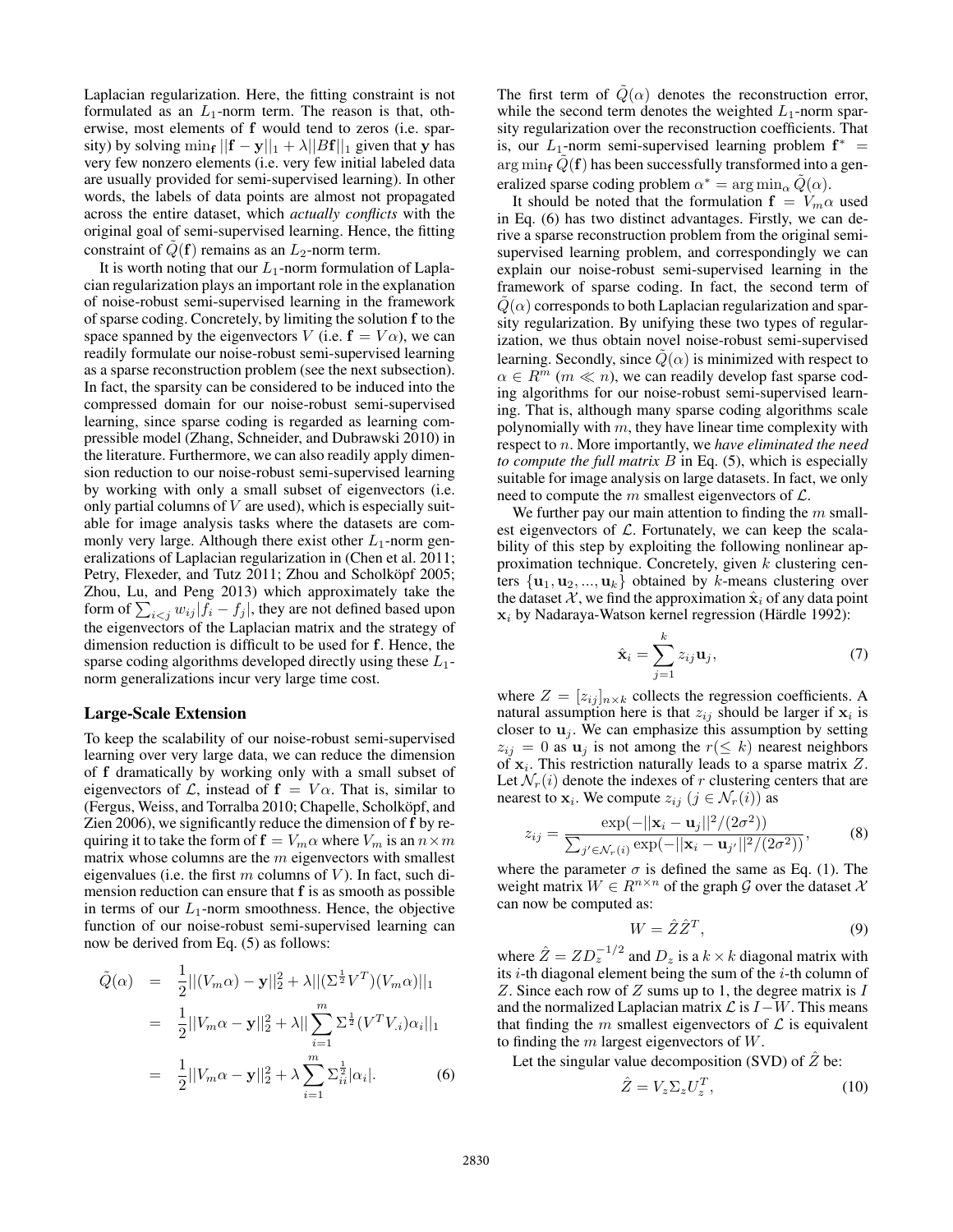Algorithm 1 Large-Scale Sparse Coding (LSSC)

**Input:**  $\mathcal{X}, \mathbf{y}, k, \sigma, r, m$ , and  $\lambda$ **Output:** the predicted labels by  $sign(f^*)$ Step 1. Find k clustering centers  $\{u_1, u_2, ..., u_k\}$  by kmeans clustering over the dataset  $X$ . Step 2. Compute the weight matrix W of the graph  $\mathcal G$  over the dataset X according to Eq.  $(9)$ . Step 3. Find the  $m$  largest eigenvectors of  $W$  according to Eq. (12) and store them in  $V_m$ . Step 4. Solve the problem  $\alpha^* = \arg \min_{\alpha} \tilde{Q}(\alpha)$  using the modified FISTA. Step 5. Compute  $f^* = V_m \alpha^*$ .

where  $\Sigma_z = \text{diag}(\sigma_1, ..., \sigma_k)$  with  $\sigma_i$  being a singular value of  $\overline{Z}$  (sorted as  $\sigma_1 \ge \sigma_2 \ge \ldots \ge \sigma_k \ge 0$ ),  $V_z$  is an  $n \times k$ matrix with each column being a left singular vector of  $\hat{Z}$ , and  $U_z$  is a  $k \times k$  matrix with each column being a right singular vector of  $\hat{Z}$ . It is easy to check that each column of  $V_z$  is an eigenvector of  $W = \hat{Z}\hat{Z}^T$ , and each column of  $U_z$ is an eigenvector of  $\hat{Z}^T \hat{Z}$  (the eigenvalues are  $\sigma_1^2, ..., \sigma_k^2$  in both cases). Since  $\hat{Z}^T\hat{Z} \in R^{k \times k}$ , we can compute  $U_z$  within  $O(k^3)$  time.  $V_z$  can then be computed as:

$$
V_z = \hat{Z} U_z \Sigma_z^{-1}.
$$
 (11)

Hence, to find the  $m (m < k)$  smallest eigenvectors of  $\mathcal{L} =$  $I - W$ , we first find the m largest eigenvectors  $U_m \in R^{k \times m}$ of  $\hat{Z}^T \hat{Z}$  (the eigenvalues store in  $\Sigma_m^2 = \text{diag}(\sigma_1^2, ..., \sigma_m^2)$ ) and then compute the m largest eigenvectors  $V_m$  of W as:

$$
V_m = \hat{Z}U_m \Sigma_m^{-1}.
$$
 (12)

which can then be used in Eq. (6). Since both finding  $V_m$ (including k-means) and solving  $\min_{\alpha} Q(\alpha)$  have a *linear time and space complexity* with respect to  $n (m, k, r \ll n)$ , our semi-supervised learning is scalable to very large data.

## The Proposed Algorithm

In theory, any fast sparse coding algorithm can be adopted to solve the problem  $\min_{\alpha} Q(\alpha)$ . In this paper, we only consider the Fast Iterative Shrinkage-Thresholding Algorithm (FISTA) (Beck and Teboulle 2009), since its implementation mainly involves lightweight operations such as vector operations and matrix-vector multiplications. To adjust FISTA for our noise-robust semi-supervised learning, we only need to modify the soft-thresholding function as:

$$
soft(\alpha_i, \frac{\lambda \Sigma_{ii}^{\frac{1}{2}}}{||V_m||_s^2}) = sign(\alpha_i) max\{|\alpha_i| - \frac{\lambda \Sigma_{ii}^{\frac{1}{2}}}{||V_m||_s^2}, 0\}, (13)
$$

where  $||V_m||_s$  represents the spectral norm of the matrix  $V_m$ . For large problems, it is often computationally expensive to directly compute the Lipschitz constant  $||V_m||_s^2$ . In practice, it can be efficiently estimated by a backtracking line-search strategy (Beck and Teboulle 2009). The complete large-scale sparse coding (LSSC) algorithm for our noise-robust semisupervised learning is outlined in Algorithm 1.

## Application to Image Classification

To show the advantage of the proposed LSSC algorithm, we apply it to semi-supervised image classification over very large data with only few noisy initial labels. It should be noted that semi-supervised image classification has been studied extensively (Xu and Yan 2009; Lu and Ip 2010; Fergus, Weiss, and Torralba 2010; Tang et al. 2009), which can be considered as the basis of many image analysis tasks such as image annotation and retrieval. In these tasks, the manual labeling of training data is often tedious and expensive, while the access to unlabeled data is much easier. The original motivation of semi-supervised image classification is just to reduce the need for expensive labeled data by exploiting the large number of unlabeled data. In other words, the original task of semi-supervised image classification is to learn with *both labeled and unlabeled data*.

In this paper, we consider a more challenging task, i.e., semi-supervised image classification with *both correctly and incorrectly labeled data*. In general, the occurrence of noisy initial labels may be due to the subjective manual labeling of training data. Fortunately, this challenging problem can be addressed to some extent by our LSSC algorithm. That is, due to the use of  $L_1$ -norm Laplacian regularization, our LSSC algorithm can effectively suppress the negative effect of noisy initial labels. Since we focus on verifying this noiserobustness advantage, we directly apply our LSSC algorithm to semi-supervised image classification over very large data with only few noisy initial labels. Hence, we only need to extend Algorithm 1 to multi-class problems commonly encountered in image classification.

We first introduce multi-class semi-supervised image classification problem similar to (Zhou et al. 2004). Given a dataset  $\mathcal{X} = \{ \mathbf{x}_1, ..., \mathbf{x}_l, \mathbf{x}_{l+1}, ..., \mathbf{x}_n \}$  and a label set  $\{1, ..., C\}$  (C is number of classes), the first l images  $x_i$  (i  $\leq$ l) are labeled as:  $y_{ij} = 1$  if  $x_i$  belongs to class j (1  $\leq$  $j \leq C$ ) and  $y_{ij} = 0$  otherwise, while the remaining images  $\mathbf{x}_u$   $(l+1 \le u \le n)$  are unlabeled with  $y_{uj} = 0$ . The goal of semi-supervised image classification is to predict the labels of the unlabeled images, i.e., to find a matrix  $F = [f_{ij}]_{n \times C}$ corresponding to a classification on the dataset  $\mathcal X$  by labeling each image  $x_i$  with a label  $\arg \max_{1 \leq j \leq C} f_{ij}$ . Let  $Y = [y_{ij}]_{n \times C}$ , and we can readily observe that Y is exactly consistent with the initial labels according to the decision rule. When noisy initial labels are provided for semisupervised image classification, some entries of Y may be inconsistent with the ground truth labels.

Based on the above preliminary notations, we further formulate our multi-class LSSC problem for semi-supervised image classification as:

$$
\min_{F} \tilde{Q}(F) = \min_{F} \frac{1}{2} ||F - Y||_{fro}^2 + \lambda ||BF||_1, \qquad (14)
$$

where  $|| \cdot ||_{fro}$  denotes the Frobenius norm of a matrix. The above multi-class LSSC problem can then be decomposed into the following  $C$  independent subproblems:

$$
\min_{F,j} \tilde{Q}(F_{.j}) = \min_{F,j} \frac{1}{2} ||F_{.j} - Y_{.j}||_2^2 + \lambda ||BF_{.j}||_1, \quad (15)
$$

where  $F_{.j}$  and  $Y_{.j}$  denote the j-th column of F and Y, respectively. Since each subproblem,  $\min_{F_i} \tilde{Q}(F_i)$  (1  $\leq$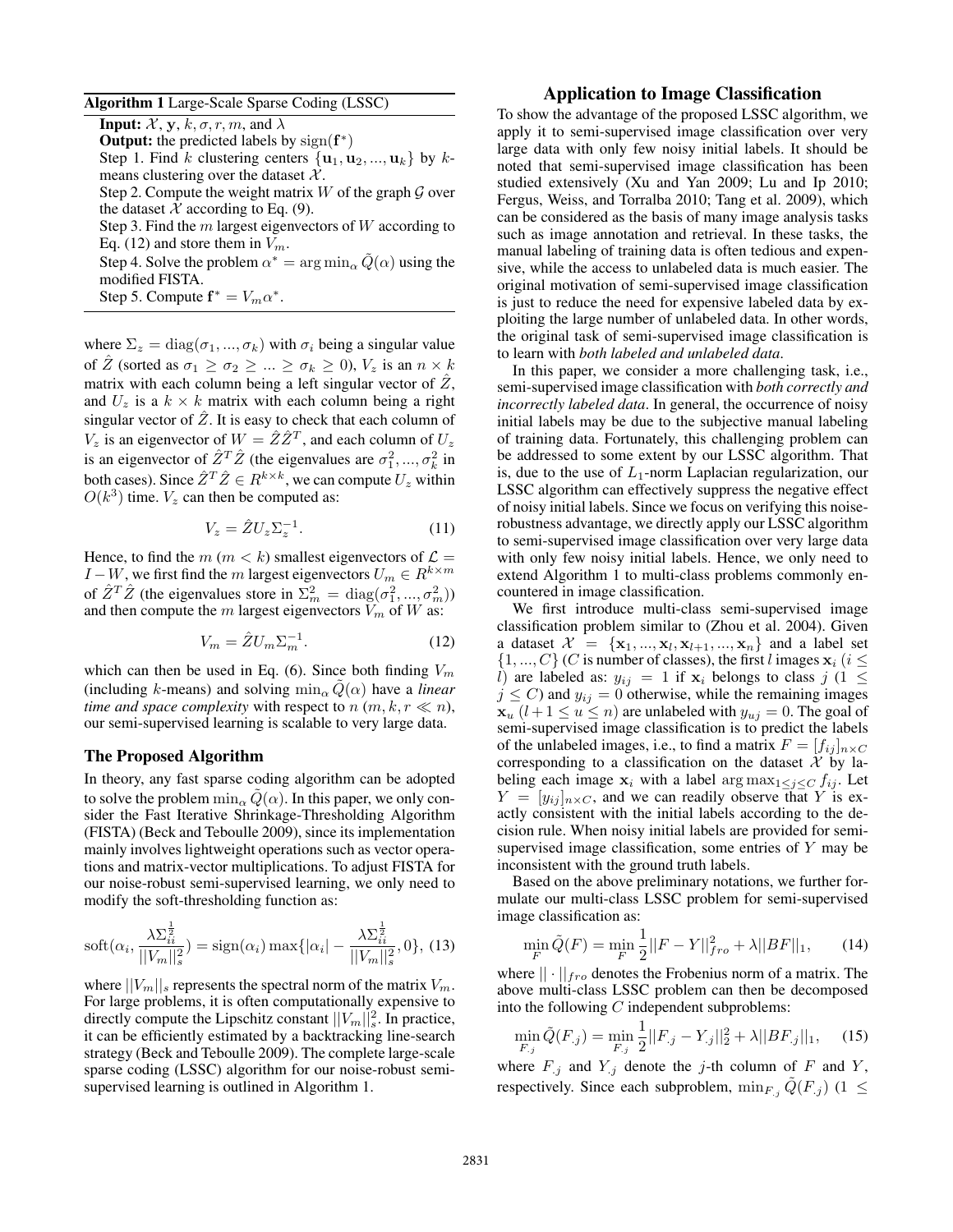Table 1: Details of the four large image datasets.

| Datasets          | #classes | #features #images #labeled |      |     |
|-------------------|----------|----------------------------|------|-----|
| <b>MNIST HALF</b> | 10       | 784                        | 35K  | 100 |
| <b>MNIST</b>      | 10       | 784                        | 70K  | 100 |
| <b>NUS HALF</b>   | 81       | 1500                       | 135K | 405 |
| <b>NUS WIDE</b>   | 81       | 1500                       | 269K | 405 |

 $j \leq C$ ), can be regarded as two-class semi-supervised learning, we can readily solve it by Algorithm 1. Let  $F_j^*$  =  $\arg \min_{F, j} \tilde{Q}(F, j)$ , and we can classify image  $x_i$  into the class that satisfies  $\arg \max_{1 \leq j \leq C} f_{ij}^*$ .

## Experimental Results

In this section, we evaluate the proposed LSSC algorithm on four large image datasets listed in Table 1, where  $MNIST\_HALF$  and  $NUS\_HALF$  are derived from  $MNIST<sup>1</sup>$ and NUS\_WIDE<sup>2</sup> (Chua et al. 2009), respectively. The proposed LSSC algorithm is compared with three state-ofthe-art large-scale semi-supervised learning methods: PVM (Zhang, Kwok, and Parvin 2009), Eigenfunction (Fergus, Weiss, and Torralba 2010), and LGC-SSL (Liu, He, and Chang 2010). We also report the performance of one baseline method LIBLINEAR (i.e. large-scale SVM) (Fan et al. 2008). All these methods are implemented in MATLAB 7.12 and run on a 3.40 GHz, 32GB RAM Core 2 Duo PC.

## Experimental Setup

In the experiments, we consider three noise levels (i.e. 0%, 15%, and 30%) for large-scale semi-supervised image classification. Here, the noise level denotes the percentage of inaccurately labeled images among a limited number of initial labeled images. In this paper, to generate an inaccurately labeled image, we first randomly select a labeled image and then change each of its initial labels to a random wrong label. It should be noted that a labeled image may have multiple labels (i.e. belong to multiple classes) for the two natural image datasets (i.e. NUS HALF and NUS WIDE).

The classification results on unlabeled images are averaged over 10 splits of each dataset just as in (Karlen et al. 2008) and then used for overall performance evaluation. In particular, we choose accuracy as the measure of classification results for the two handwritten digit datasets (i.e. MNIST HALF and MNIST), while mean average precision (MAP) is used as the measure for the two natural images datasets given that we actually perform multi-label image classification over these two datasets.

We find that our LSSC algorithm is not sensitive to  $\lambda$  in our experiments, and thus fix this parameter at  $\lambda = 0.01$  for all the four datasets. Meanwhile, we uniformly set  $k = 5000$ by considering a tradeoff of running efficiency and effectiveness. We follow the strategy of parameter selection used in (Chapelle and Zien 2005) and select the rest parameters (i.e.  $\sigma$ , r, and m) for our LSSC algorithm by five-fold crossvalidation over initial labeled images (to generate the labeled

set and validation set, with the other images forming the unlabeled set). In our experiments, the fold generation process is repeated randomly two times for a total of 10 splits of each dataset. The optimal values of these parameters are chosen with respect to the validation results. For example, we set  $\sigma = 0.4$ ,  $r = 3$ , and  $m = 18$  for the two handwritten digit datasets. For fair comparison, the same strategy of parameter selection is adopted for all the other related methods.

## Classification Results

Although our original motivation is to apply our LSSC algorithm to large-scale noise-robust image classification, we first make comparison in the less challenging task of largescale semi-supervised image classification with clean initial labeled images to verify its effectiveness in dealing with the scarcity of labeled images. The number of initial labeled images provided for each dataset is listed in Table 1, where the initial labeled images are indeed scarce for all the four datasets. The comparison results are reported in Tables 2 and 3 (with the noise level being 0%). In general, we can observe that our LSSC algorithm performs better than (or at least comparably to) the other four methods for large-scale image classification. That is, due to the use of  $L_1$ -norm Laplacian regularization for problem formulation, our LSSC algorithm can effectively suppress the negative effect of the complicated manifold structure hidden among all the images on large-scale image classification.

We make further comparison in the challenging task of large-scale noise-robust image classification with noisy initial labeled images. The comparison results are reported in Tables 2 and 3, where two noise levels (i.e. 15% and 30%) are considered for initial labeled images. The immediate observation is that our LSSC algorithm generally achieves obvious gains over the other three SSL methods, especially when more noisy labels are provided initially for each dataset. That is, our  $L_1$ -norm Laplacian regularization indeed can help to find a smooth and also sparse solution for large-scale semi-supervised learning and thus effectively suppress the negative effect of noisy initial labels. More importantly, although all the four SSL methods suffer from more performance degradation when the percentage of noisy initial labels grows, the performance of Eigenfunction and our LSSC is shown to degrade degrade most slowly in largescale noise-robust image classification.

The comparison in terms of both accuracy and running time over the MNIST dataset is shown in Table 4. Here, only 30% noise level is considered. We find that the running time taken by our LSSC algorithm is comparable to that taken by PVM and LGC-SSL. Since our LSSC algorithm is shown to achieve significant gains over these two closely related methods, it is preferred by overall consideration in practice. Moreover, excluding the running time (i.e. 237.5 seconds) taken by  $k$ -means clustering to find clustering centers (e.g. random sampling can be used instead of  $k$ means), our LSSC algorithm itself is considered to run very efficiently over such a large dataset.

As we have mentioned, the parameter  $k$  is uniformly set to  $k = 5000$  for all the four datasets by considering a tradeoff of running efficiency and effectiveness of our LSSC algo-

<sup>1</sup> http://yann.lecun.com/exdb/mnist/

<sup>2</sup> http://lms.comp.nus.edu.sg/research/NUS-WIDE.htm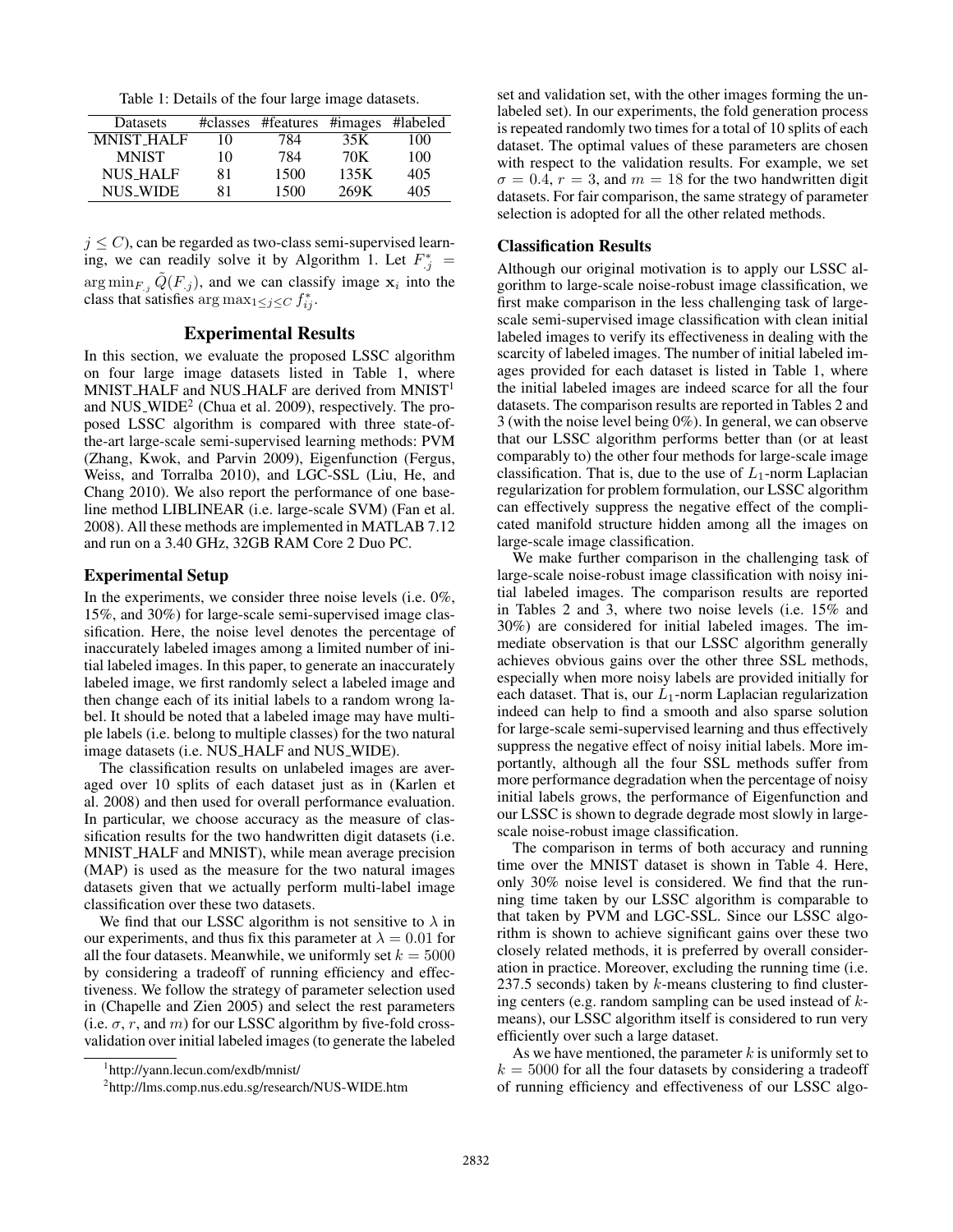Table 2: Comparison of different large-scale learning algorithms with varying noise levels on the two handwritten digit datasets. The classification results are measured by accuracy (%) along with standard deviation (in brackets). The first three methods make use of k-means clustering ( $k = 5000$ ) to find clustering centers.

| Datasets          | Noise level | LSSC (ours)         | <b>PVM</b> | LGC-SSL      | Eigenfunction | <b>LIBLINEAR</b> |
|-------------------|-------------|---------------------|------------|--------------|---------------|------------------|
| <b>MNIST_HALF</b> | 0%          | <b>89.8</b> $(1.1)$ | 80.3(0.8)  | 88.9 (1.0)   | 73.8(2.3)     | 74.3(2.1)        |
|                   | 15%         | <b>88.8</b> $(1.7)$ | 73.1 (1.0) | 82.5(0.6)    | 67.3(1.4)     | 67.1(1.1)        |
|                   | 30%         | <b>86.1</b> $(3.6)$ | 63.1(2.1)  | 72.1 $(1.7)$ | 60.4(2.6)     | 57.8(2.5)        |
| <b>MNIST</b>      | 0%          | 93.1(0.7)           | 81.4 (0.9) | 90.4(0.7)    | 73.8 (1.6)    | 75.5(1.3)        |
|                   | 15%         | 91.1(2.0)           | 73.1 (1.4) | 83.5(1.6)    | 68.6(2.8)     | 67.3(3.0)        |
|                   | $30\%$      | <b>89.0</b> $(3.6)$ | 64.3(2.1)  | 74.4 (2.8)   | 61.9(4.0)     | 58.9 (3.2)       |

Table 3: Comparison of different large-scale learning algorithms with varying noise levels on the two natural image datasets. The classification results are measured by MAP  $(\%)$  along with standard deviation (in brackets). The first three methods make use of k-means clustering ( $k = 5000$ ) to find clustering centers.

| Datasets        | Noise level | LSSC (ours)  | <b>PVM</b> | LGC-SSL      | Eigenfunction | <b>LIBLINEAR</b> |
|-----------------|-------------|--------------|------------|--------------|---------------|------------------|
| <b>NUS_HALF</b> | 0%          | 19.1 $(0.5)$ | 17.8(0.8)  | 18.9(0.4)    | 12.1(0.2)     | 18.0(0.4)        |
|                 | 15%         | 17.3(0.5)    | 14.7(0.7)  | 15.8(0.7)    | 10.9(0.2)     | 13.9(0.7)        |
|                 | $30\%$      | 15.4 $(0.6)$ | 12.4(0.3)  | 13.3(0.4)    | 9.9(0.3)      | 10.8(0.2)        |
| <b>NUS_WIDE</b> | $0\%$       | 18.5(0.6)    | 18.2(0.4)  | 18.8 $(0.4)$ | 11.8(0.3)     | 18.0(0.3)        |
|                 | 15%         | 16.8 $(0.6)$ | 14.2(0.6)  | 15.6(0.4)    | 10.3(0.3)     | 14.0(0.4)        |
|                 | $30\%$      | 14.6 $(0.4)$ | 11.6(0.4)  | 12.6(0.2)    | 8.7(0.4)      | 10.1(0.3)        |

Table 4: The classification results in terms of both accuracy and running time (including  $k$ -means clustering if applicable) over the MNIST dataset. Here, only 30% noise level is considered and the running time taken by  $k$ -means clustering  $(k = 5000)$  is 237.5 seconds.

| Methods          | accuracy $(\% )$ | Running time (sec.) |
|------------------|------------------|---------------------|
| LSSC (ours)      | 89.0             | $23.7 + 237.5$      |
| <b>PVM</b>       | 64.3             | $21.5 + 237.5$      |
| LGC-SSL          | 74.4             | $19.4 + 237.5$      |
| Eigenfunction    | 61.9             | 18.9                |
| <b>LIBLINEAR</b> | 58.9             | 2.7                 |

Table 5: The classification accuracies (%) for different number of clustering centers (i.e. k) over the MNIST dataset. Here, only 30% noise level is considered.

|                                                                             | $1000$ 2000 3000 4000 5000 6000 |  |  |  |
|-----------------------------------------------------------------------------|---------------------------------|--|--|--|
|                                                                             |                                 |  |  |  |
| LSSC (ours) 84.2 86.6 87.0 88.3 89.0 89.0 PVM 63.9 63.3 63.6 64.1 64.3 64.2 |                                 |  |  |  |
| LGC-SSL   71.5 72.8 74.0 74.3 74.4 74.5                                     |                                 |  |  |  |

rithm. To make this clearer, the comparison among LSSC, PVM, and LGC-SSL with different number of clustering centers is shown in Table 5. Here, only 30% noise level over the MNIST dataset is considered. It can be clearly observed that all the three methods tend to achieve better results when more clustering centers are used for nonlinear approximation (see Eq. (7)). In particular, our LSSC algorithm is shown to approach the highest accuracy for  $k = 5000$ . Additionally, we can still find that our LSSC algorithm performs the best, when  $k$  changes from 1000 to 6000.

## **Conclusions**

We have proposed a large-scale sparse coding algorithm to deal with the challenging problem of noise-robust semisupervised learning over very large data with only few noisy initial labels. By giving an  $L_1$ -norm formulation of Laplacian regularization directly based upon the manifold structure of the data, we have transformed noise-robust semisupervised learning into a generalized sparse coding problem so that noise reduction can be imposed upon the noisy initial labels. Furthermore, to keep the scalability of noiserobust semi-supervised learning over very large data, we have adopted both nonlinear approximation and dimension reduction techniques to solve this generalized sparse coding problem in linear time and space complexity. When applied to the challenging task of large-scale noise-robust image classification, our LSSC algorithm has been shown to achieve promising results on several benchmark datasets. In the future work, considering the wide use of Laplacian regularization in the literature, we will apply our new  $L_1$ -norm Laplacian regularization to other challenging problems in machine learning and pattern recognition.

## Acknowledgements

This work was partially supported by National Natural Science Foundation of China under Grants 61202231 and 61222307, National Key Basic Research Program (973 Program) of China under Grant 2014CB340403, Beijing Natural Science Foundation of China under Grant 4132037, Ph.D. Programs Foundation of Ministry of Education of China under Grant 20120001120130, the Fundamental Research Funds for the Central Universities and the Research Funds of Renmin University of China under Grant 14XNLF04, and the IBM Faculty Award.